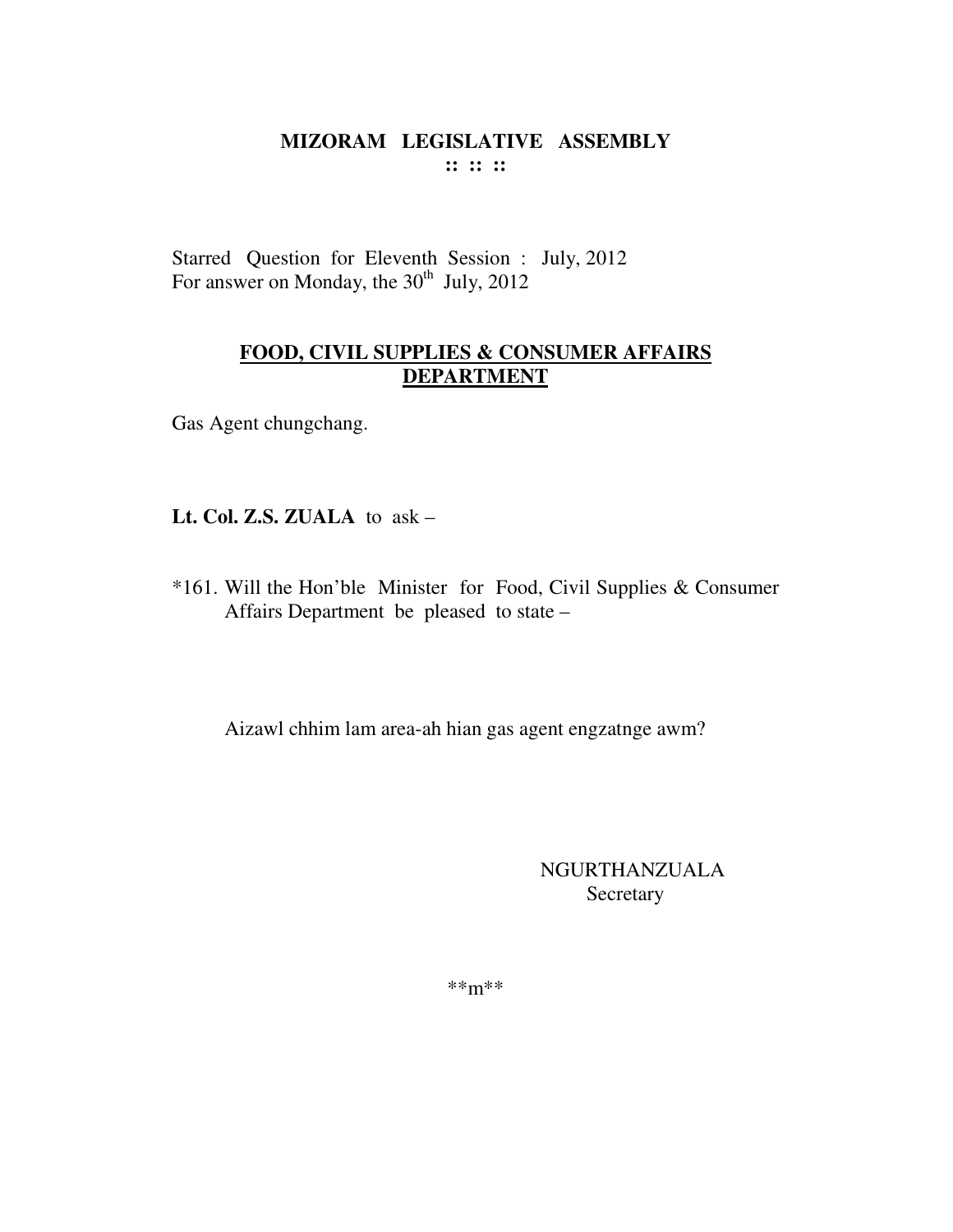Starred Question for Eleventh Session : July, 2012. For answer on Monday, the  $30<sup>th</sup>$  July 2012.

#### **FOOD, CIVIL SUPPLIES & CONSUMER AFFAIRS DEPARTMENT**

BPL leh AAY ration card chungchang

# **Pu LALTHANSANGA** to ask –

- \*162. Will the Hon'ble Minister for Food, Civil Supplies & Consumer Affairs Department be pleased to state –
	- a) BPL leh AAY hi kum 2007 to 2008 khan ration card engzatnge awm ?
	- b) 2011-2012 hian BPL leh AAY ration card hi engzatnge issue a nih ?
	- c) Hengte hi kum khatah engzatnge an income tur ?
	- d) Monsoon stock tur hi lei fel a ni tawh em ?

NGURTHANZUALA **Secretary**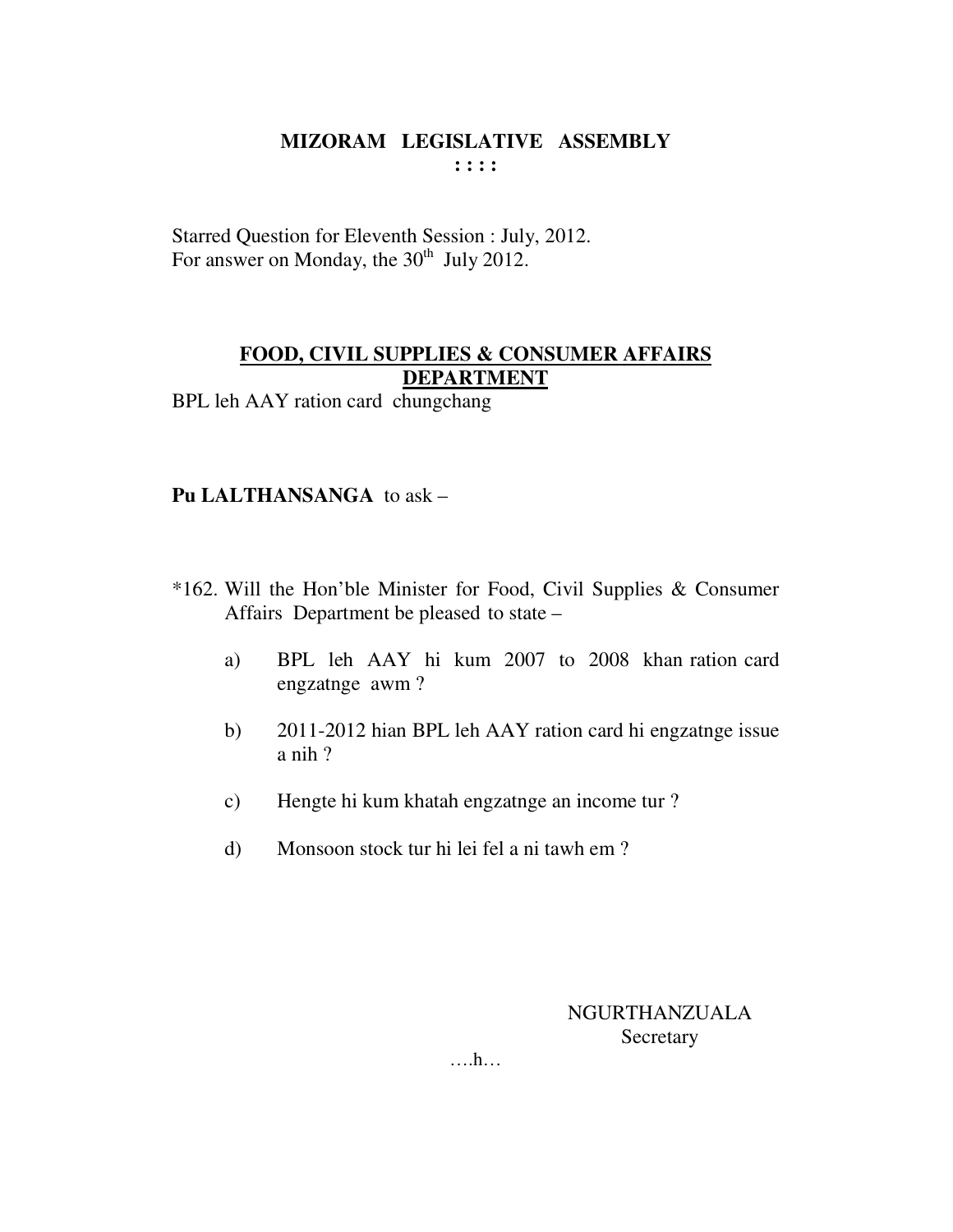#### MIZORAM LEGISLATIVE ASSEMBLY  $\mathbf{1}$   $\mathbf{1}$   $\mathbf{1}$   $\mathbf{1}$

Starred Question for Eleventh Session : July, 2012. For answer on Monday, the 30<sup>th</sup> July 2012.

# **LOCAL ADMINISTRATION DEPARTMENT**

Housing Loan chungchang.

# Pu K. LIANTLINGA to ask -

 $*163$ . Will the Hon'ble Minister for Local Administration Department be pleased to state  $-$ 

Kum 2011-2012 chhung hian MIG leh LIG-ah hian Board Member engzatnge awm, min hrilh thei em ? District wise in ?

# **NGURTHANZUALA** Secretary

 $\dots$ ...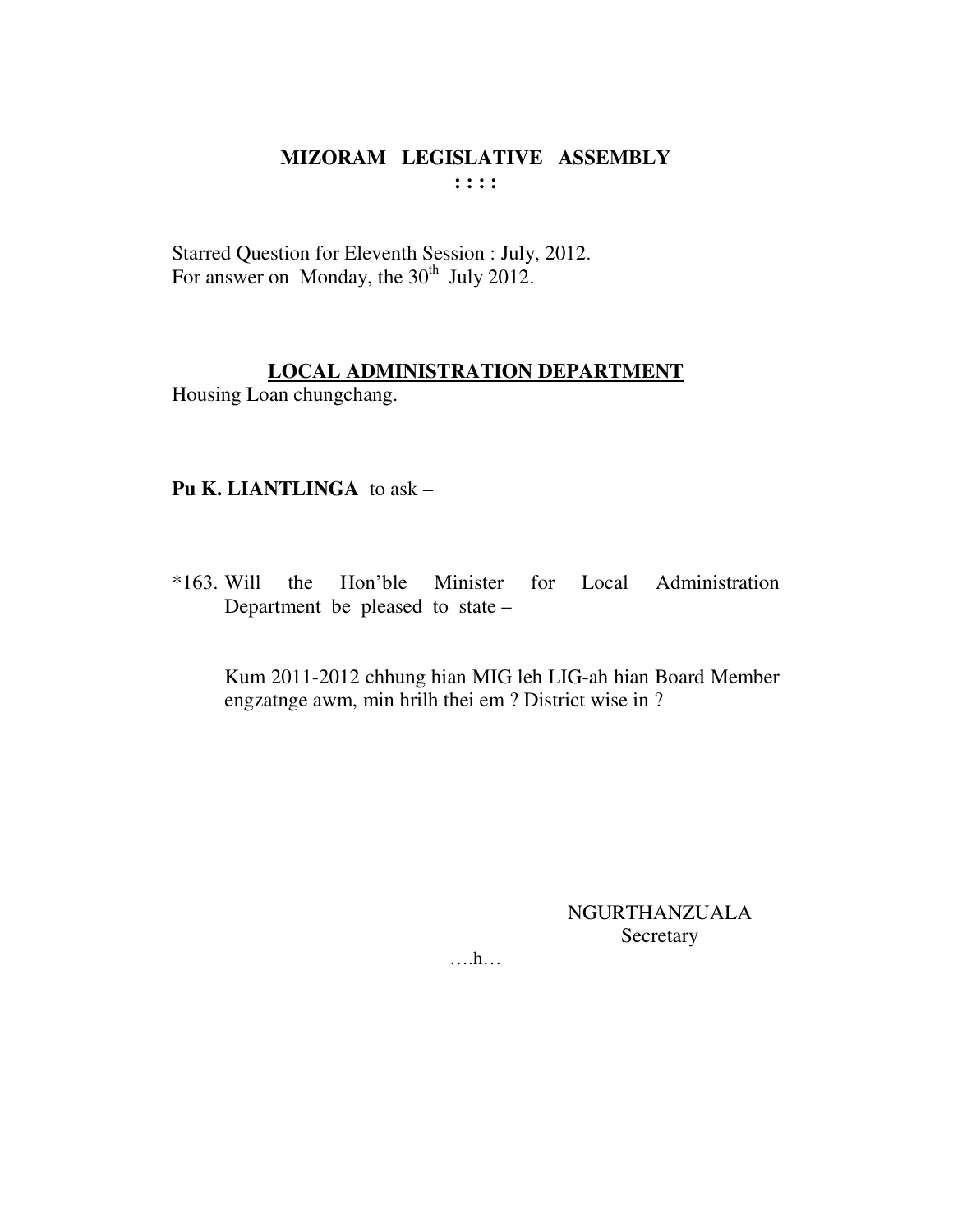#### MIZORAM LEGISLATIVE ASSEMBLY  $\mathbf{1}$   $\mathbf{1}$   $\mathbf{1}$

Starred Question for Eleventh Session : July, 2012 For answer on Monday, the 30<sup>th</sup> July, 2012.

#### **HOME DEPARTMENT**

Police Station chungchang.

### Pu R.L. PIANMAWIA to ask -

- \*164. Will the Hon'ble Minister for Home Department be pleased to state  $-$ 
	- Tuivawl bial chhunga Police Station leh BOP a chenna In  $(a)$ chhe lutuk siam that nan hmalakna a awm em?
	- $(b)$ Engtikahnge siam that anih ang?

## **NGURTHANZUALA** Secretary.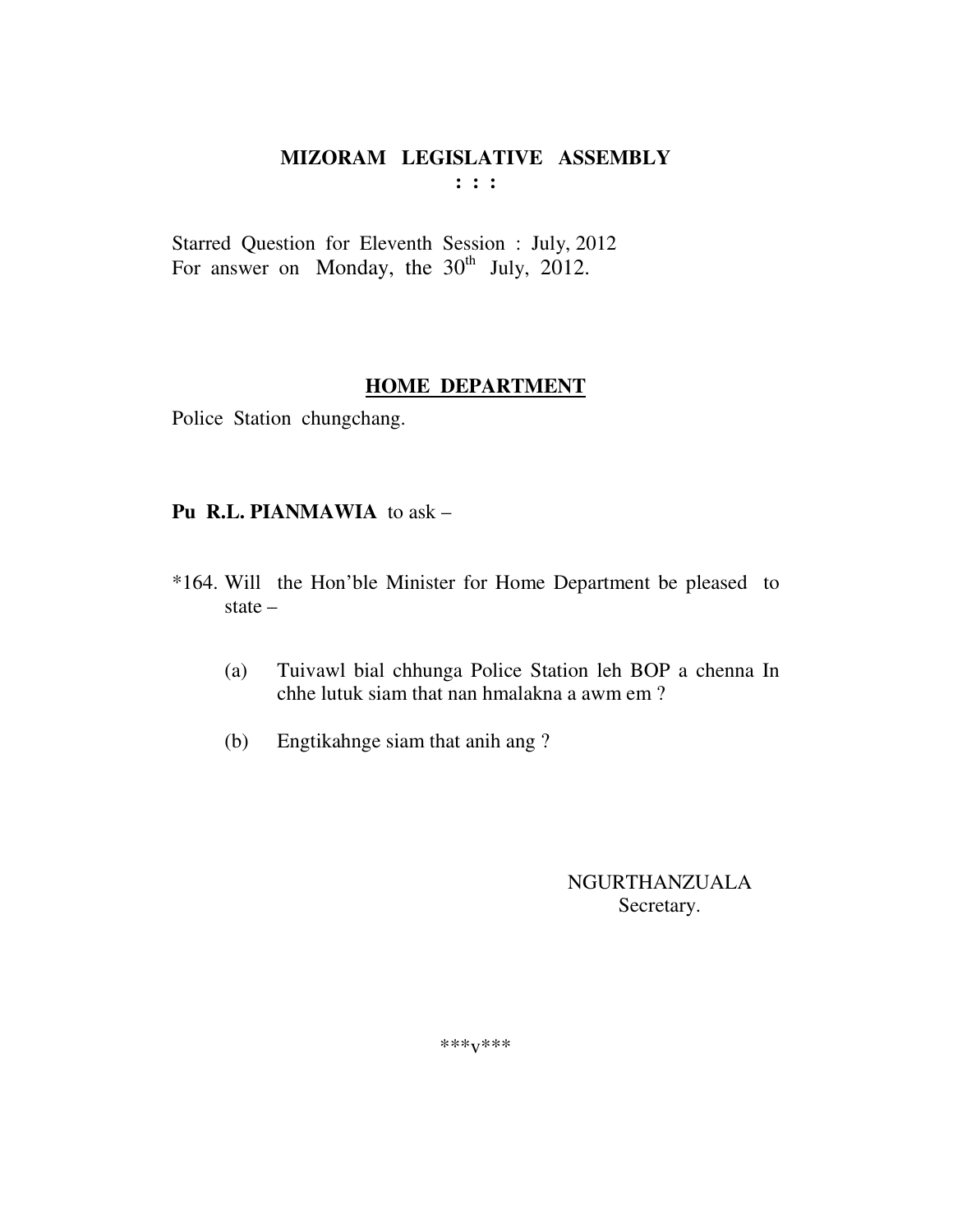Starred Question for Eleventh Session : July, 2012. For answer on Monday, the 30<sup>th</sup> July, 2012.

#### **TAXATION DEPARTMENT**

Wealth Tax chungchang.

#### Pu T.T. ZOTHANSANGA to ask -

\*165. Will the Hon'ble Minister for Taxation Department be pleased to state  $-$ 

Wealth Tax hi Mizo zingah pe kan awm em?

NGURTHANZUALA Secretary.

 $\dots$ nt $\dots$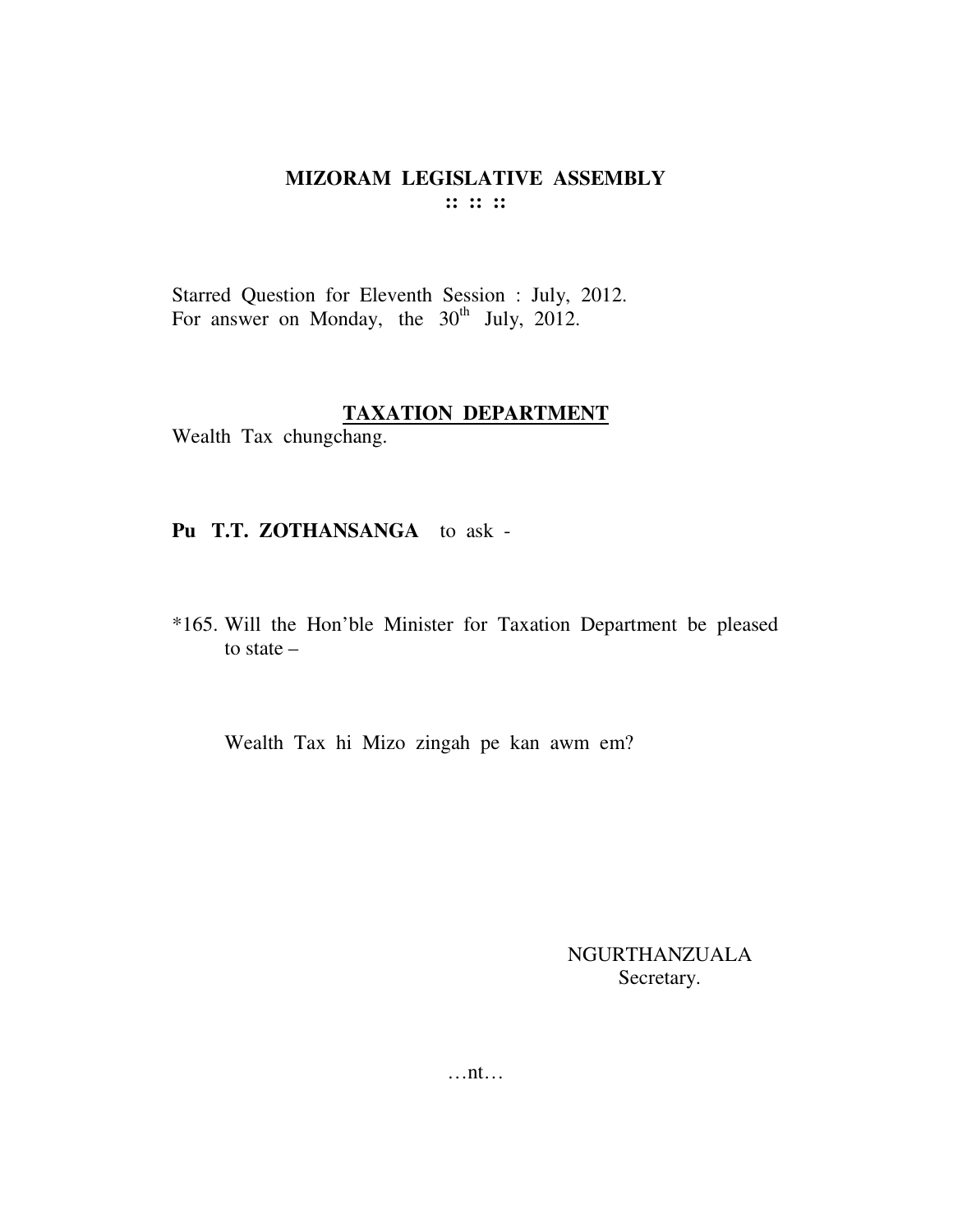Starred Question for Eleventh Session : July, 2012 For answer on Monday, the  $30<sup>th</sup>$  July, 2012

# **FOOD, CIVIL SUPPLIES & CONSUMER AFFAIRS DEPARTMENT**

Carrying Contractor chungchang.

# **Pu P.P. THAWLA** to  $ask -$

- \*166. Will the Hon'ble Minister for Food, Civil Supplies & Consumer Affairs Department be pleased to state –
	- $(a)$ Tunah hian Carrying Contractor engzatnge awm mek?
	- $(b)$ Carrying Contractor te hnena Department-in May 2012 thlenga Bill a bat zat theuh min hrilh thei em?

**NGURTHANZUALA** Secretary

 $***m***$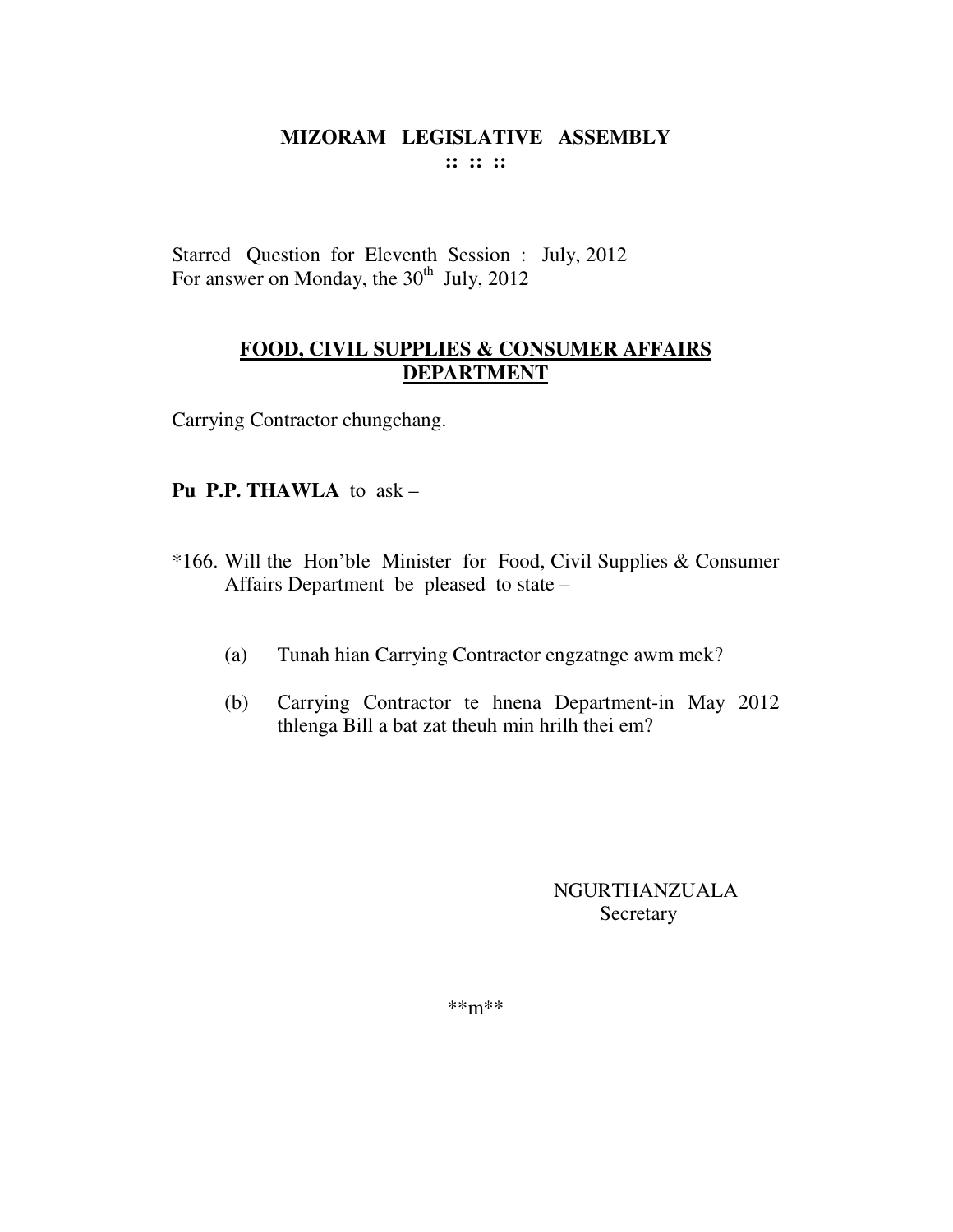#### MIZORAM LEGISLATIVE ASSEMBLY  $\mathbf{11} \mathbf{11} \mathbf{11}$

Starred Question for Eleventh Session : July, 2012. For answer on Monday, the 30<sup>th</sup> July, 2012.

# URBAN DEVELOPMENT & POVERTY ALLEVIATION **DEPARTMENT**

AMC chungchang.

#### Pu K. LIANTLINGA to ask -

\*167. Will the Hon'ble Minister for Urban Development & Poverty Alleviation Department be pleased to state -

Aizawl Municipal Council-ten hna an thawh theihna tura Regulation hrang hrang an siamte hi Sorkarin a tihfel sak tawh em?

> **NGURTHANZUALA** Secretary.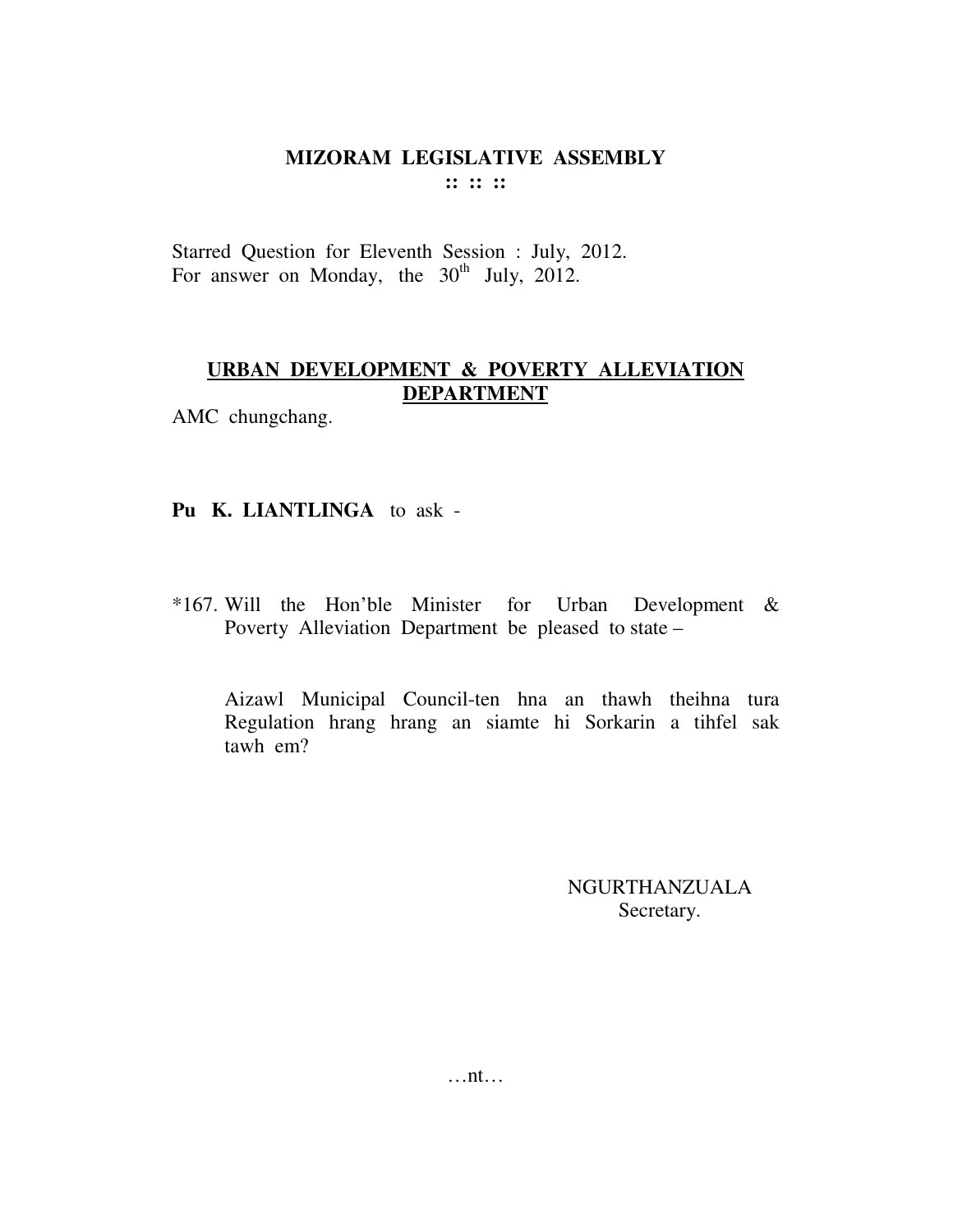Starred Question for Eleventh Session : July, 2012. For answer on Monday, the  $30<sup>th</sup>$  July 2012.

# **FOOD, CIVIL SUPPLIES & CONSUMER AFFAIRS DEPARTMENT**

Gas Cylinder khawih chingpen chungchang

#### **Pu B. LALTHLENGLIANA** to ask –

- \*168. Will the Hon'ble Minister for Food, Civil Supplies & Consumer Affairs Department be pleased to state –
	- a) Mizoram Gas Cylinder lo lut tur khawih chingpen thin tih Evening Post ni 11/6/2012 a lo chhuak kha sorkarin engangin nge an umzui ?
	- b) Engangin nge sorkarin hma a lak ?

NGURTHANZUALA Secretary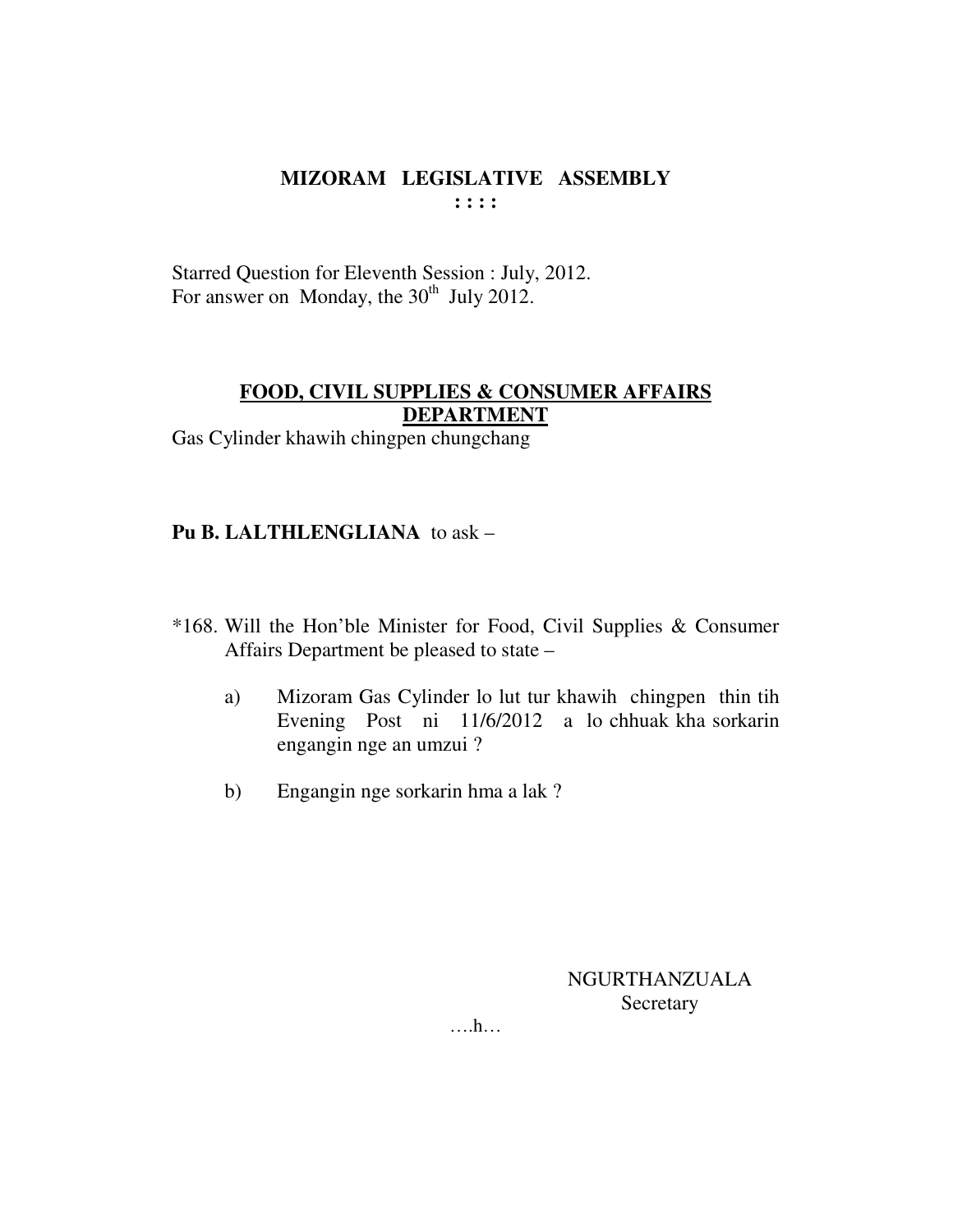Starred Question for Eleventh Session : July, 2012. For answer on Monday, the 30<sup>th</sup> July 2012.

# **FOOD, CIVIL SUPPLIES & CONSUMER AFFAIRS DEPARTMENT**

Godown sak that chungchang

#### Pu JOHN SIAMKUNGA to ask -

- \*169. Will the Hon'ble Minister for Food, Civil Supplies & Consumer Affairs Department be pleased to state –
	- $a)$ S. Vanlaiphai leh Sangau Food & Civil Supplies Godown-te hian mipui engzatnge an chawm ve ve, Department record angin?
	- Cherhlun, Tarpho Food & Civil Supplies Godown-te hi sak  $b)$ that tumna a awm em?

NGURTHANZUALA Secretary

 $\dots h\dots$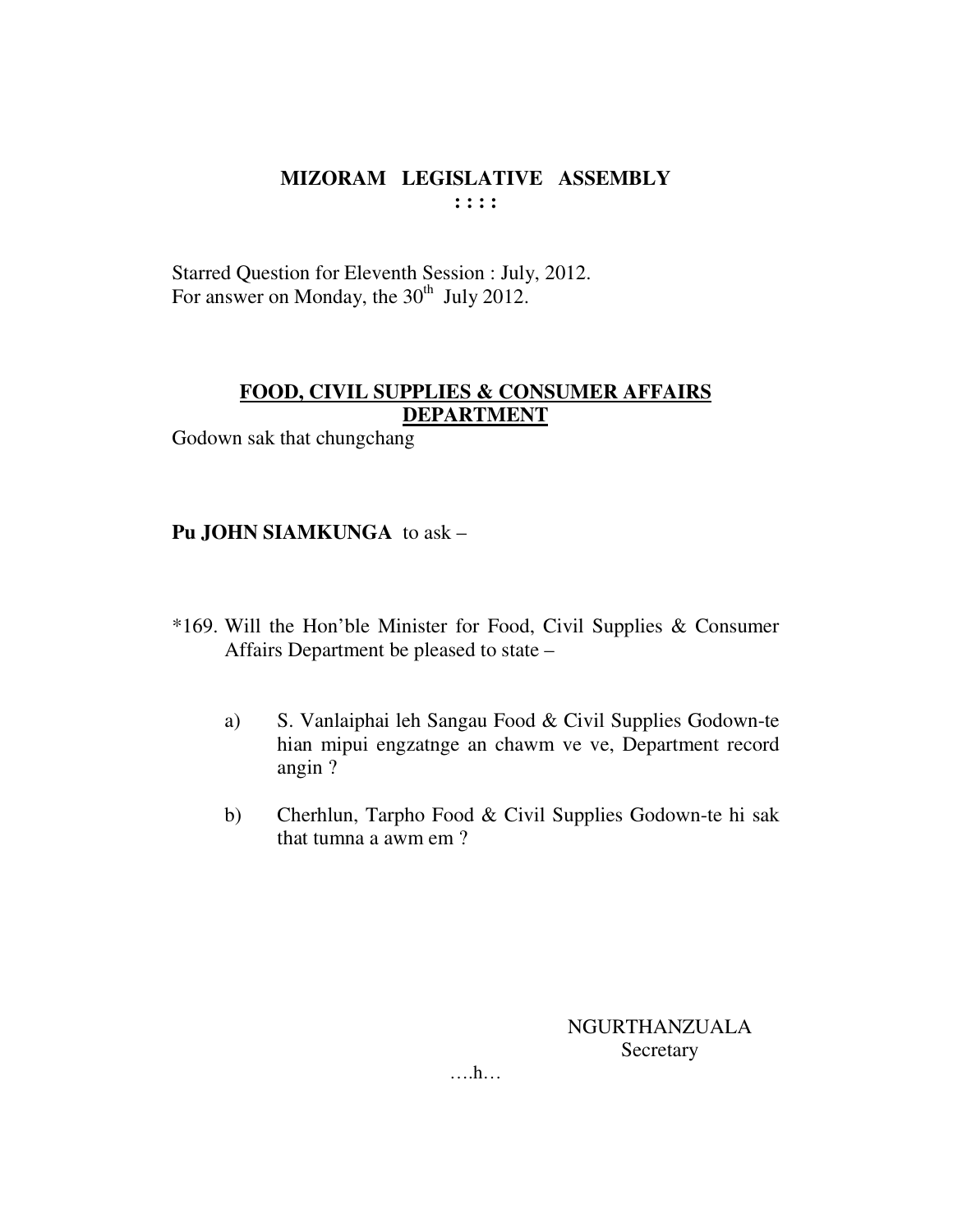Starred Question for Eleventh Session : July, 2012 For answer on Monday, the  $30<sup>th</sup>$  July, 2012

# **LOCAL ADMINISTRATION DEPARTMENT**

V/C te dinhmun siam that chungchang.

# **Pu R.L. PIANMAWIA** to ask –

\*170. Will the Hon'ble Minister for Local Administration Department be pleased to state –

Sorkar hian V/C te tun aia dinhmun tha zawk leh lawmman tam zawk pekna tur ruahmanna a nei em?

> NGURTHANZUALA Secretary

\*\*m\*\*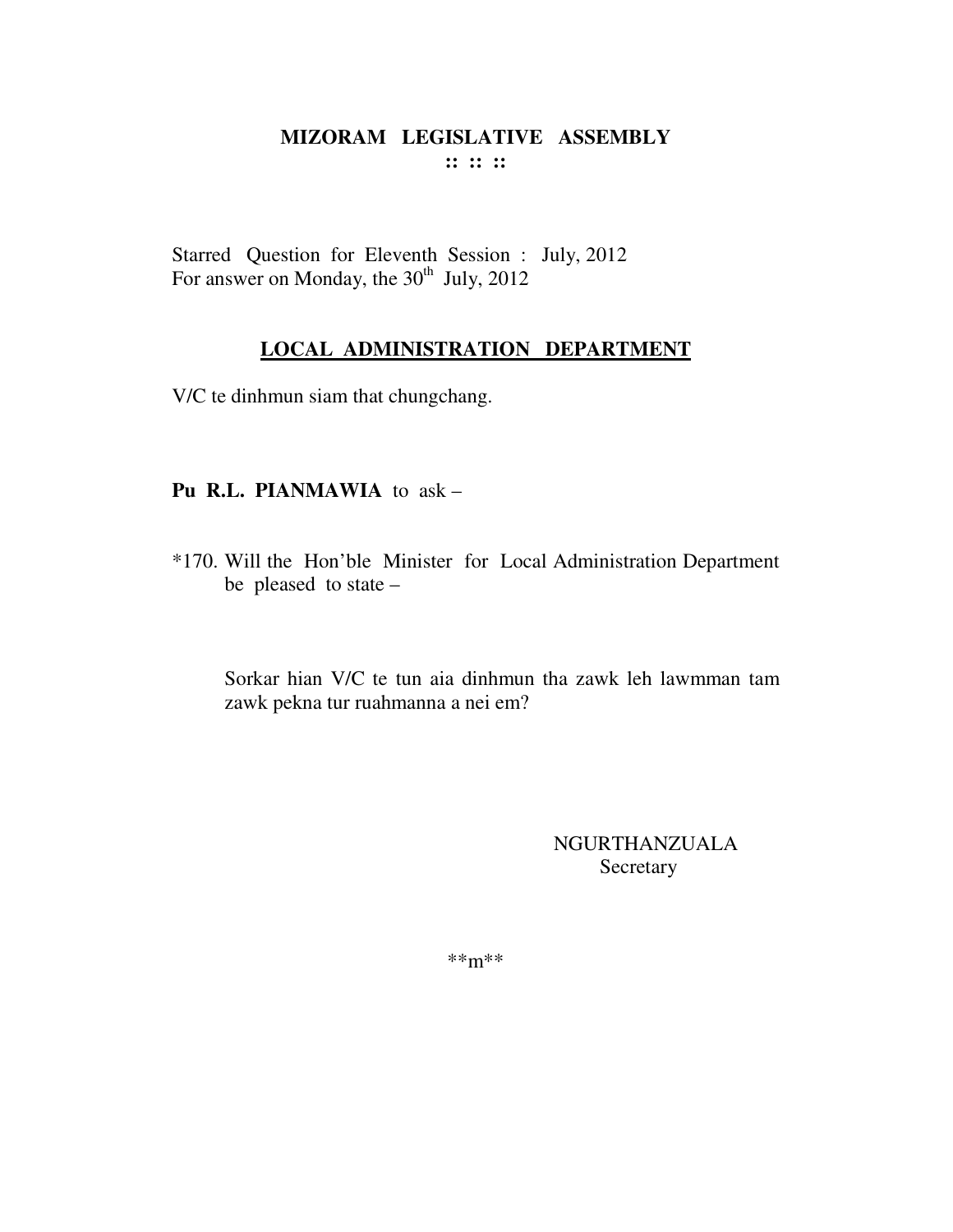**: : : :** 

Starred Question for Eleventh Session : July, 2012. For answer on Monday, the  $30<sup>th</sup>$  July, 2012.

#### **LOCAL ADMINISTRATION DEPARTMENT**

Chawlhhmun Basketball Court thar chungchang

#### **Pu LALDUHOMA** to ask –

\*171. Will the Hon'ble Minister for Local Administration Department be pleased to state –

Chawlhhmun Basketball Court thar tan hian Spot Light dah theih a ni ang em?

> NGURTHANZUALA Secretary

...st…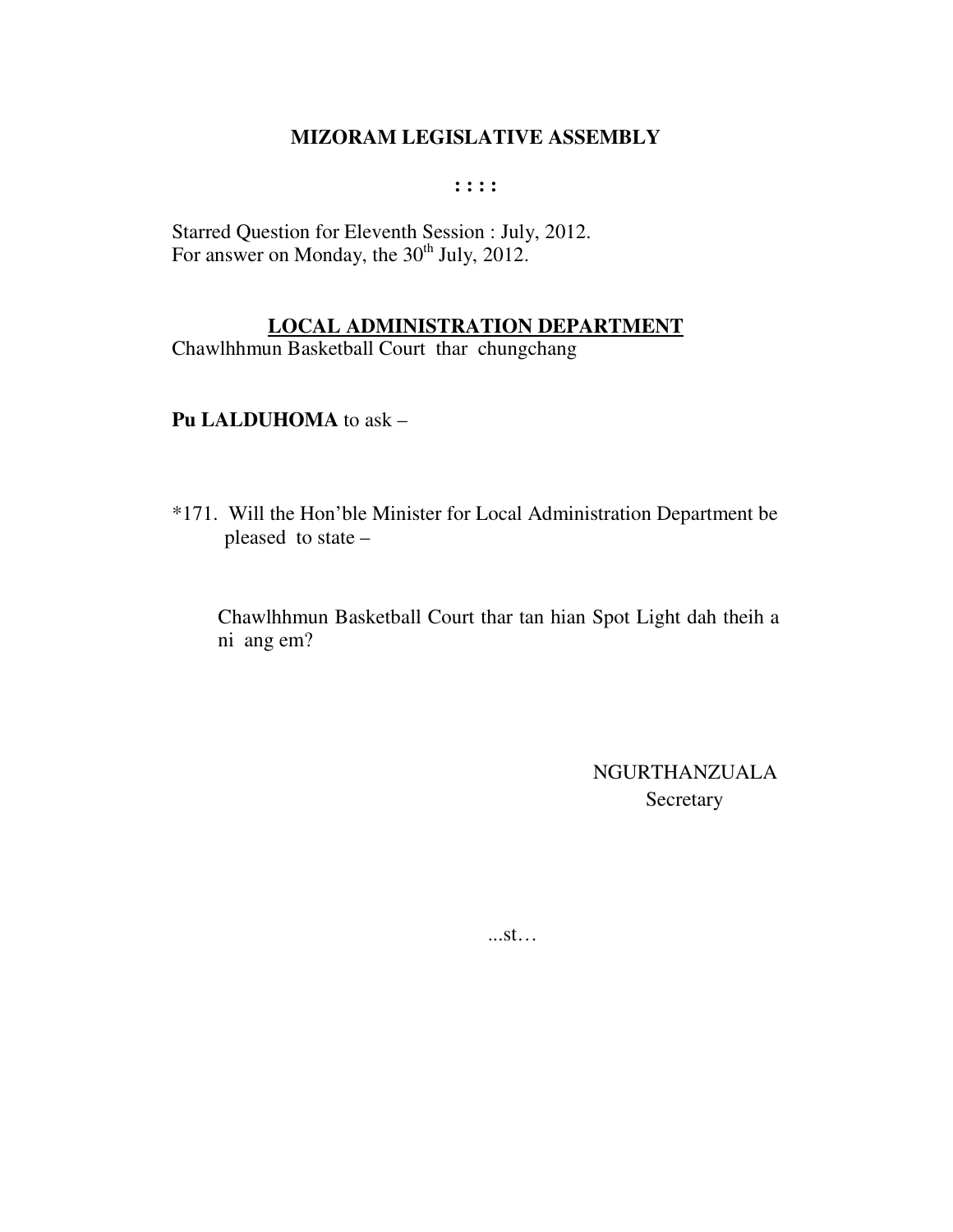Starred Question for Eleventh Session : July, 2012 For answer on Monday, the 30<sup>th</sup> July, 2012

# **HOME DEPARTMENT**

Protected Area Permit hlih chungchang.

#### Pu LALDUHOMA to ask -

- \*172. Will the Hon'ble Minister for Home Department be pleased to state  $-$ 
	- Central Sorkarin Protected Area Permit a hlih hun chhung hi a) engchena pawhsei nge a nih?
	- PAP hlih vang hian Mizoramah Tourist an pun phah em?  $b)$

**NGURTHANZUALA** Secretary

 $***m***$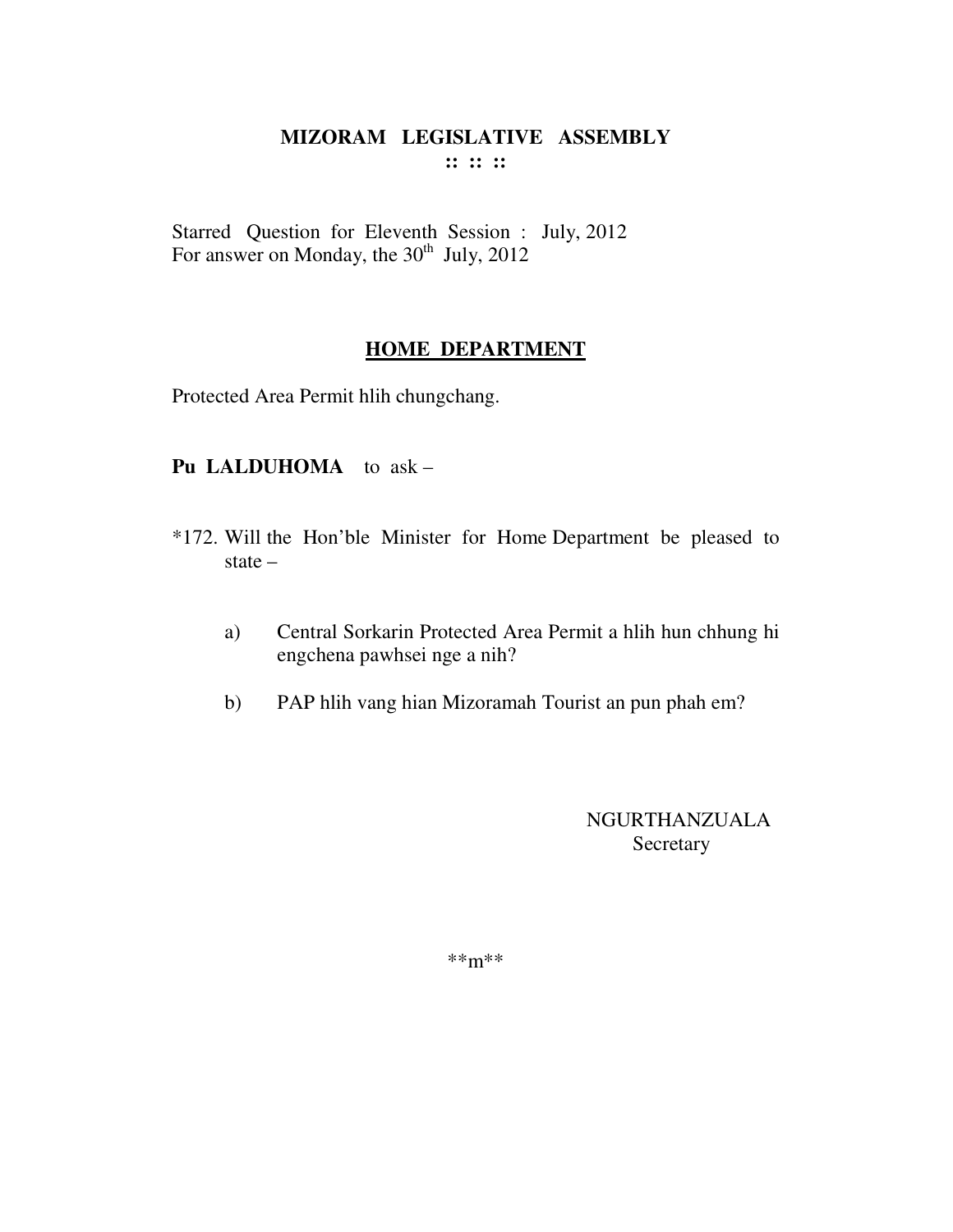Starred Question for Eleventh Session : July, 2012 For answer on Monday, the  $30<sup>th</sup>$  July, 2012

#### **FISHERIES DEPARTMENT**

District Office, Champhai chungchang.

# **Pu T.T. ZOTHANSANGA** to ask –

\*173. Will the Hon'ble Minister for Fisheries Department be pleased to state –

Fishery hnuaia District Office, Champhai ami khi engtikah nge mumal taka function theih a nih ang?

> NGURTHANZUALA Secretary

\*\*m\*\*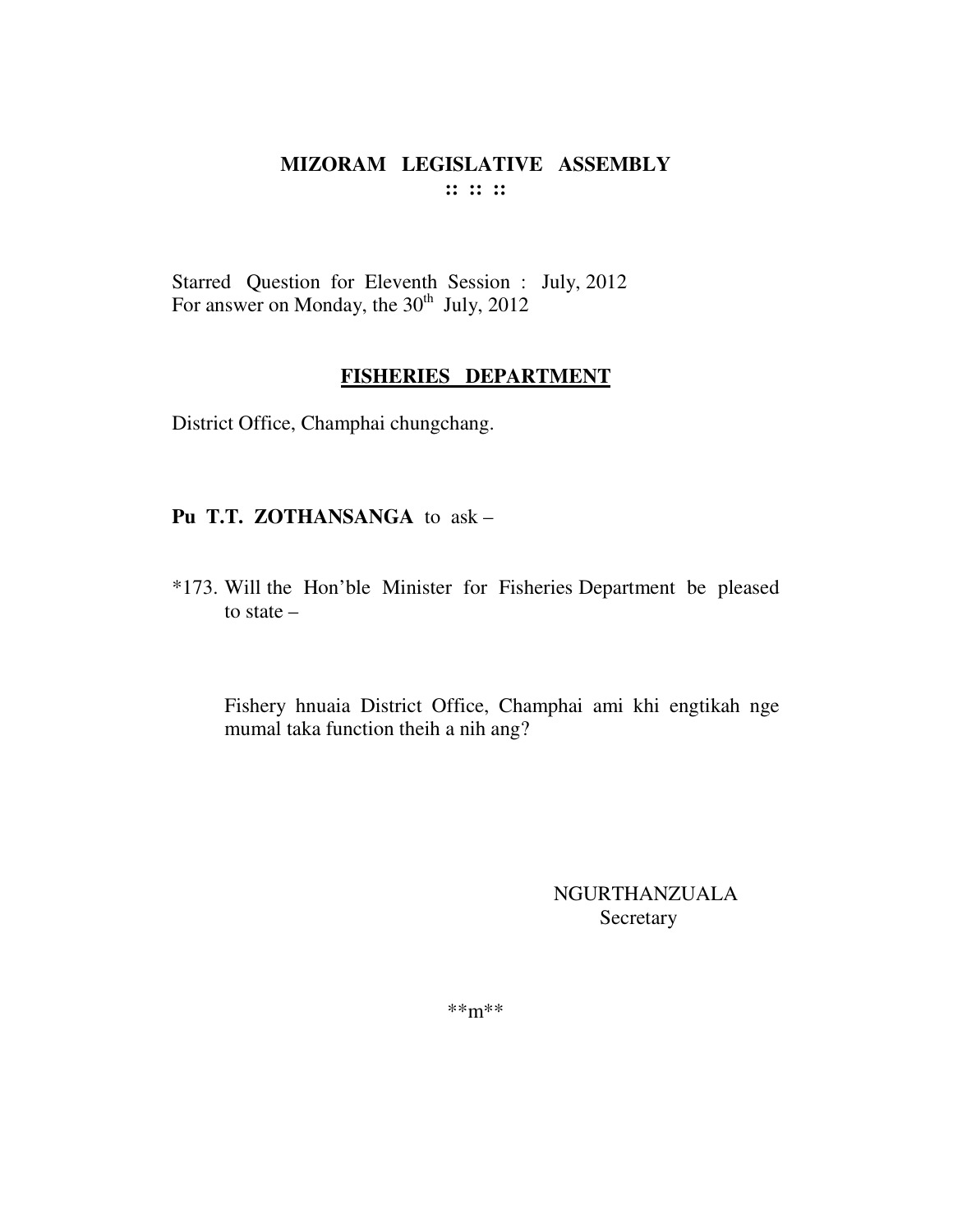Starred Question for Eleventh Session : July, 2012. For answer on Monday, the  $30<sup>th</sup>$  July 2012.

# **FOOD, CIVIL SUPPLIES & CONSUMER AFFAIRS DEPARTMENT**

POL leh LPG chungchang.

# **Pu K. LIANTLINGA** to ask –

- \*174. Will the Hon'ble Minister for Food, Civil Supplies & Consumer Affairs Department be pleased to state –
	- a) Kan ramah POL leh LPG-te mumal leh tha zawka kan hmuh theih nan kan sorkar hian hmalakna a nei em ?
	- b) Mualkhang Bottling Plant khu kan sorkar hian tih len tumna a nei em ?

NGURTHANZUALA Secretary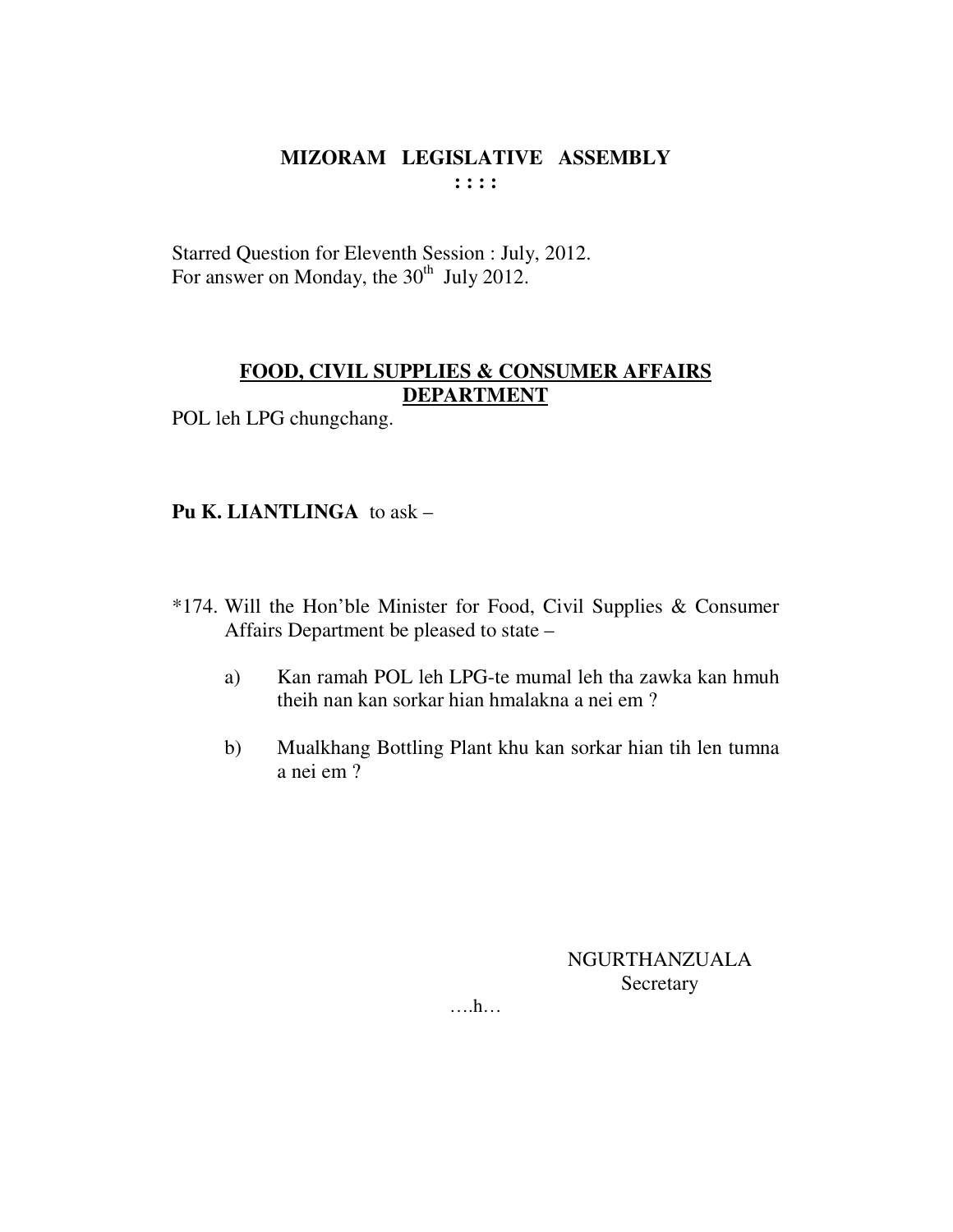$: : :$ 

Starred Question for Eleventh Session : July, 2012 For answer on Monday, the  $30<sup>th</sup>$  July, 2012.

#### HOME DEPARTMENT

Arms & Ammunition chungchang -

#### Pu K. LIANTLINGA to ask -

- \*175. Will the Hon'ble Minister for Home Department be pleased to state  $$ 
	- a) Kum 2008-2012 chhung hian Mizoram Police (Sawrkar) hian Arms & Ammunition chi hrang hrang engzatnge an man tawh. Year Wise-in min hrilh thei em?.
	- b) Heng Arms & Ammunition-te hi kawl that vek an ni em?. Kawl that nilo se, tu hnenah nge pek an nih, an hming leh pek nite min hrilh thei em?

**NGURTHANZUALA** Secretary

\*\*\* $V$ \*\*\*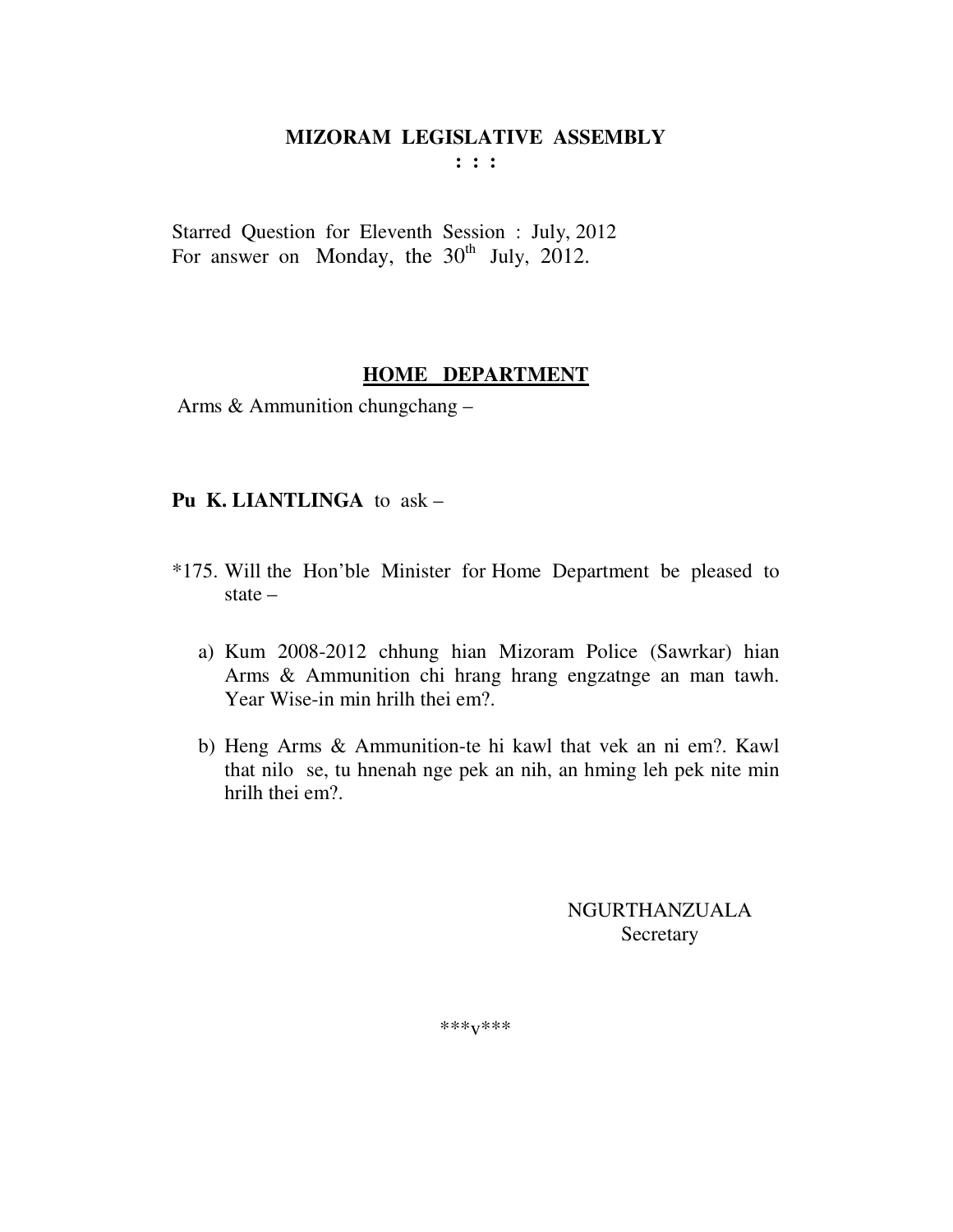Starred Question for Eleventh Session : July, 2012. For answer on Monday, the  $30<sup>th</sup>$  July 2012.

#### **HOME DEPARTMENT**

Police Station chungchang

#### **Pu B. LALTHLENGLIANA** to ask –

- \*176. Will the Hon'ble Minister for Home Department be pleased to state –
	- a) Police Station pakhat siam/din nan Infrastructure-ah leh Manpower engzatnge ngai a, senso tul zat ?
	- b) Police Station din nan hian engnge a tehna (criteria) ni ?
	- c) Tun sorkar chhung hian Police Station pakhat tal siam tumna a awm em ?

NGURTHANZUALA Secretary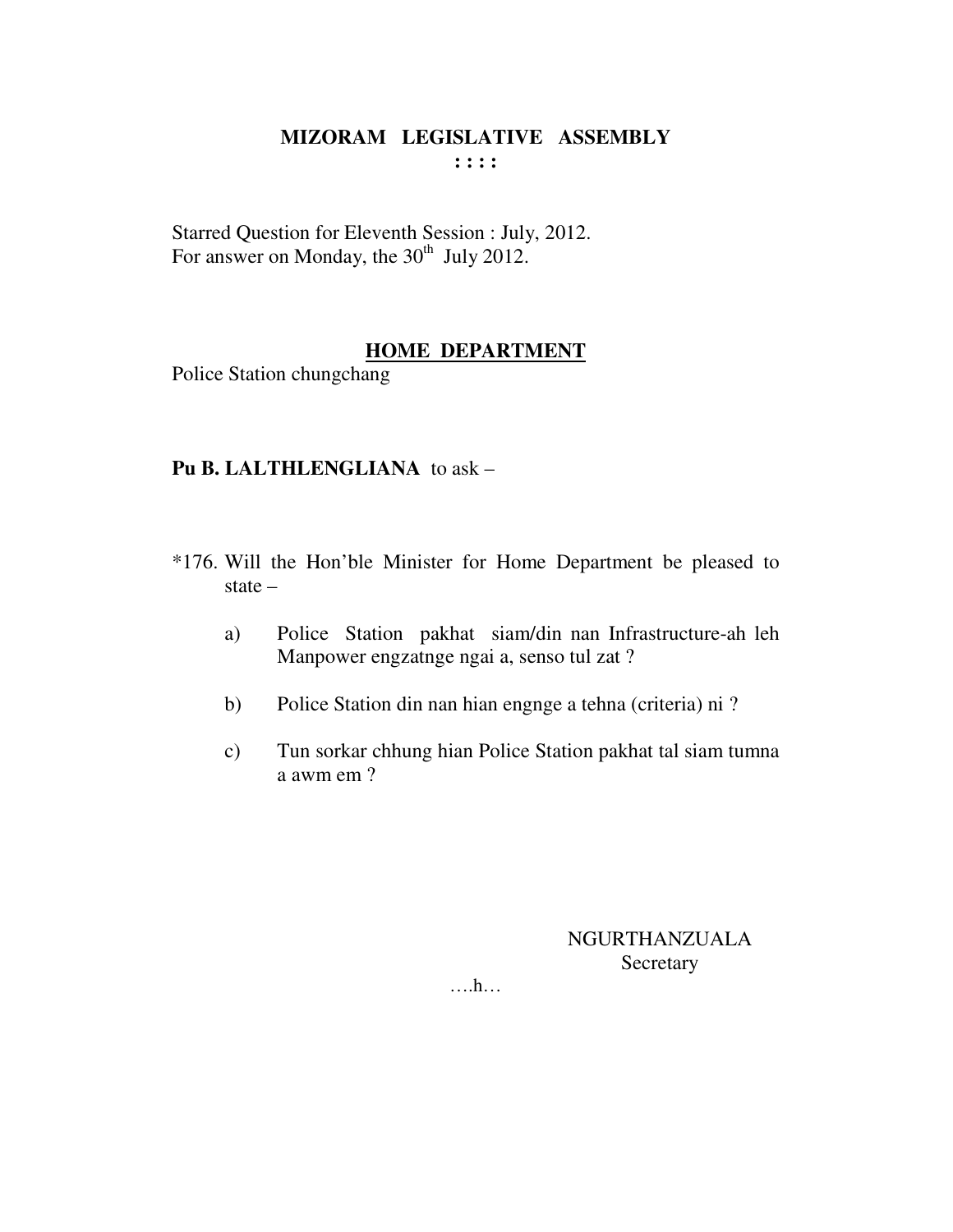**: : :** 

Starred Question for Eleventh Session : July, 2012 For answer on Monday, the  $30<sup>th</sup>$  July, 2012.

# **HOME DEPARTMENT**

Traffic Police Uniform lei chungchang.

# **Pu B. LALTHLENGLIANA** to ask –

- \*177. Will the Hon'ble Minister for Home Department be pleased to state –
	- $(a)$  $1<sup>st</sup>$  January, 2009 hnu lamah Traffic Police Uniform supply a awm em ?
	- (b) Awm ni se tunge supplier ?
	- (c) Engzat man nge ?
	- (d) Eng hun laia supply nge ?

NGURTHANZUALA Secretary.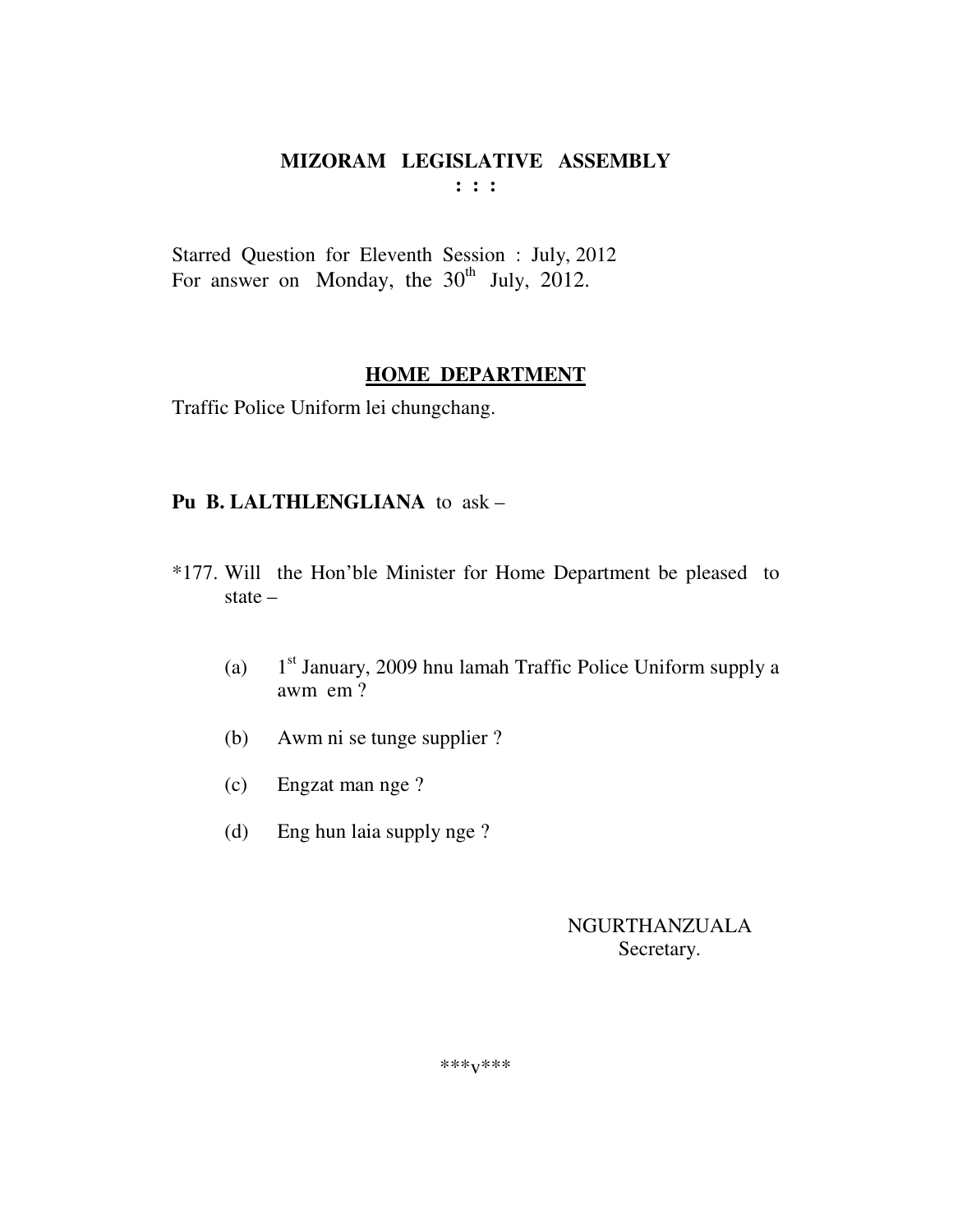**: : :** 

Starred Question for Eleventh Session : July, 2012 For answer on Monday, the  $30<sup>th</sup>$  July, 2012.

# **HOME DEPARTMENT**

Police Modernization chungchang.

# **Pu B. LALTHLENGLIANA** to ask –

- \*178. Will the Hon'ble Minister for Home Department be pleased to state –
	- (a) Heng Kum 2009-2010, 2010-2011 leh 2011-2012-ah te hian Police Modernization atan sum hmuh a awm em ?
	- (b) Awm ni ta se khing kum wise khian hmuh dan min pe thei em ?
	- (c) Eng leina atana hman nge ?

# NGURTHANZUALA Secretary.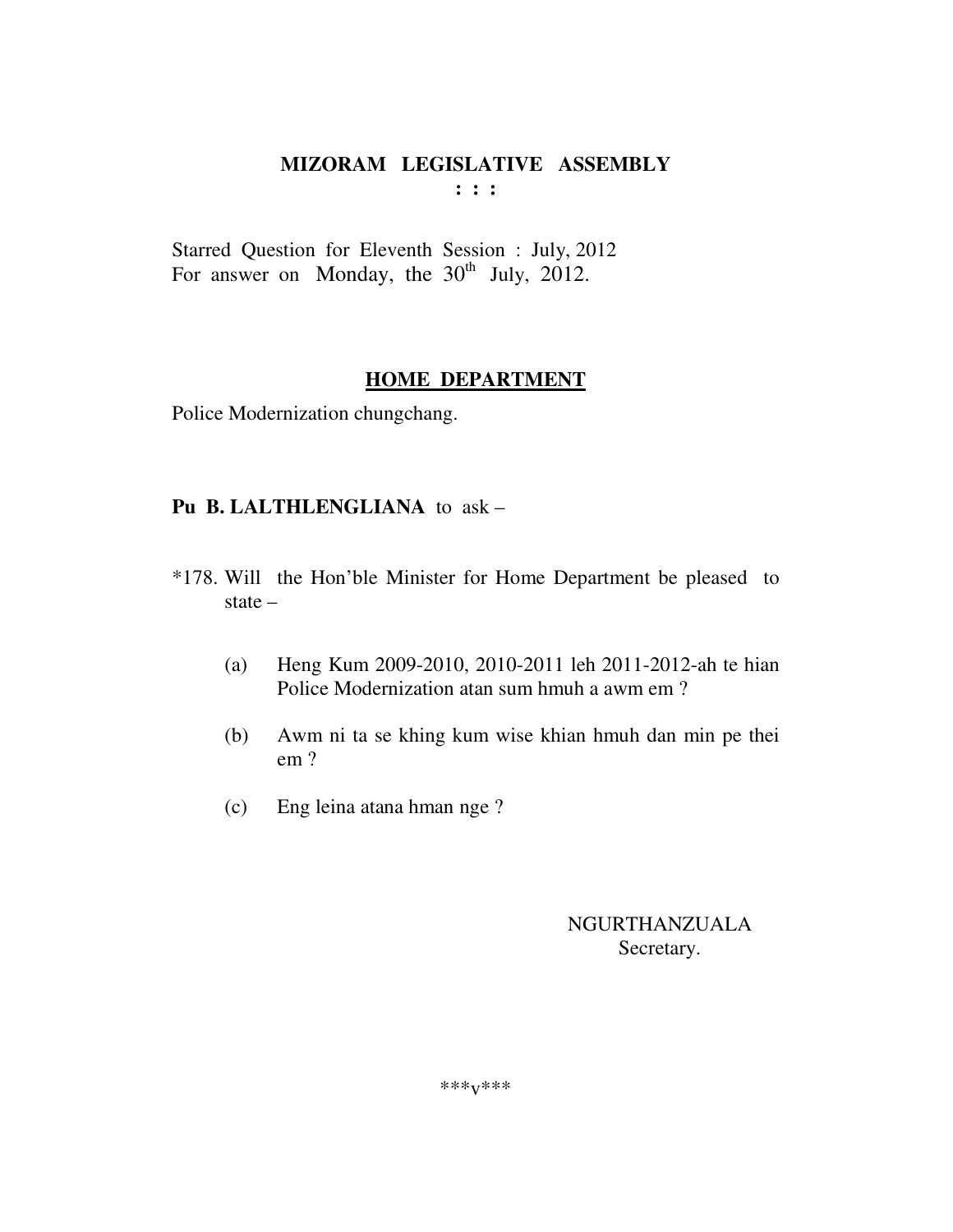$: : : :$ 

Starred Question for Eleventh Session : July, 2012. For answer on Monday, the  $30<sup>th</sup>$  July, 2012.

# **FOOD, CIVIL SUPPLIES & CONSUMER AFFAIRS DEPARTMENT**

5<sup>th</sup> I.R. Bn. Lungverha Retailer chungchang

#### Pu LALDUHOMA to ask -

\*179. Will the Hon'ble Minister for Food, Civil Supplies & Consumer Affairs Department be pleased to state -

5<sup>th</sup> I.R. Bn. Lungverh tan Retailer pek a ni tawh em?

**NGURTHANZUALA** Secretary

 $...st...$